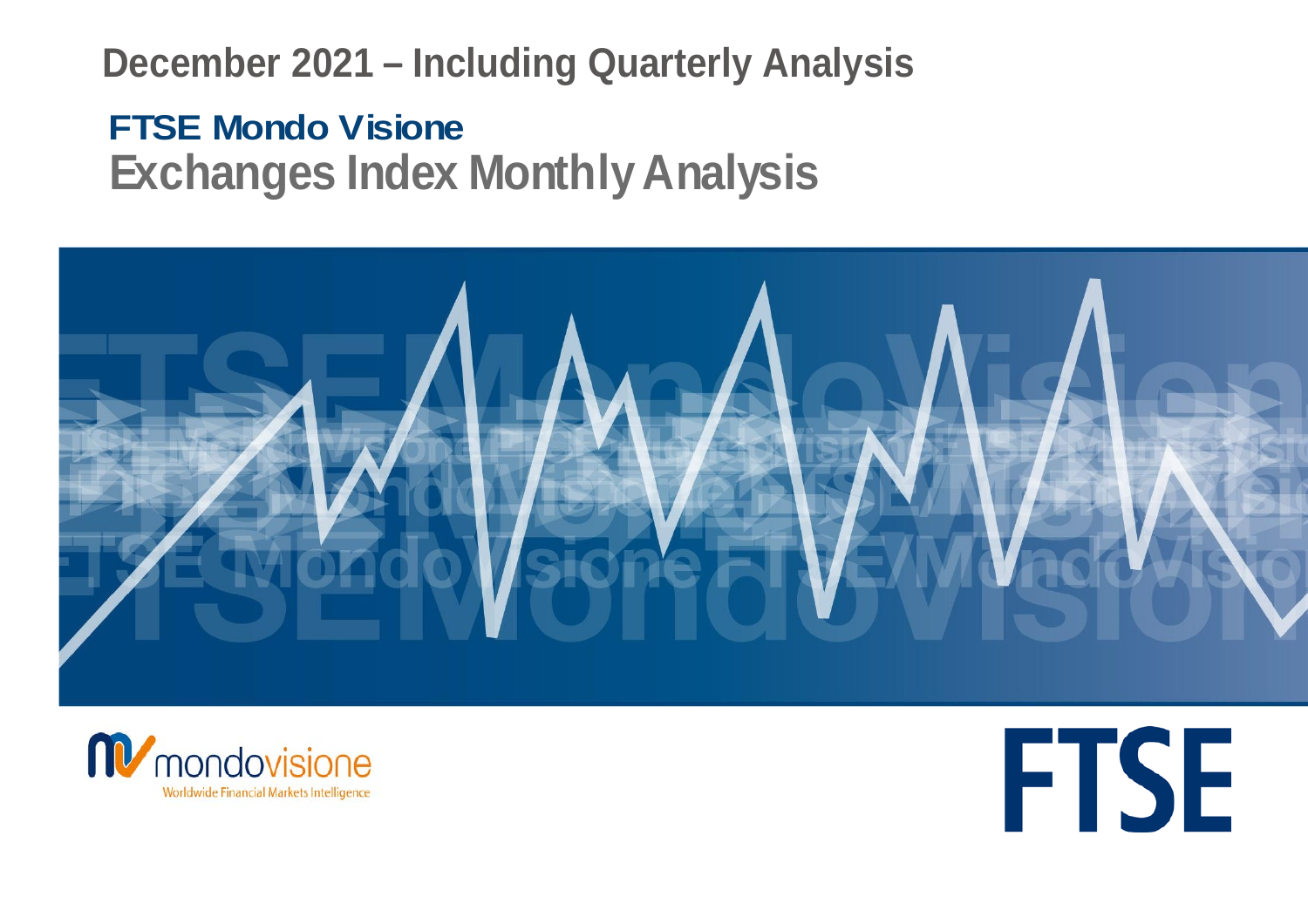**The FTSE Mondo Visione Exchanges Index is a comprehensive measure of all publicly traded stock exchanges and trading floors:**

> Aquis Exchange **Intercontinental Exchange** ASX ASX B3 SA Johannesburg Stock Exchange Ltd Bolsa Mexicana de Valores SA London Stock Exchange Group Boursa Kuwait Securities<br>
> BSE Multi Commodity Exchange<br>
> Multi Commodity Expansion of the Multi Commodity Expansion of the Multi Commodity Expansion of the Multi Commodity Expansion of the Multi Security of the Multi Commod Bulgarian Stock Exchange - Sofia Nairobi Securities Exchange Bursa de Valori Bucuresti SA Nasdaq Bursa Malaysia Nigerian Exchange Group Choe Global Markets NZX Ltd **CME Group CME Group CME Group** Dar es Salaam Stock Exchange PLC Saudi Tadawul Group Deutsche Bourse **Singapore Exchange Ltd** Dubai Financial Market Tel Aviv Stock Exchange Euronext **TMX** Group Hellenic Exchanges SA Warsaw Stock Exchange Hong Kong Exchanges and Clearing Ltd Zagrebacka Burza dd

**Multi Commodity Exchange of India** 



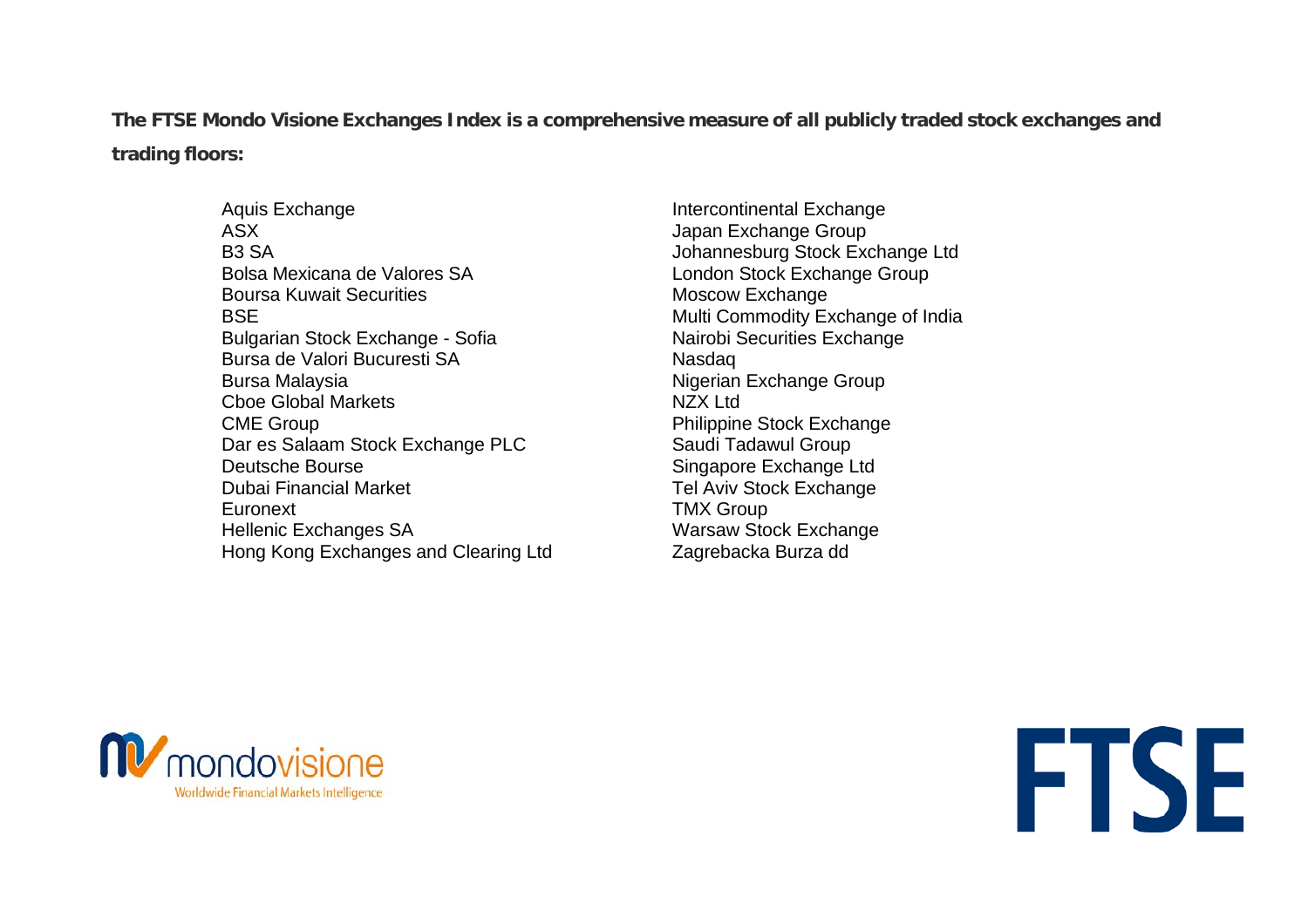# **INDEX VALUE**

| <b>Index Value</b> |
|--------------------|
| 77366.24           |
| 73766.67           |
| 78934.8            |
|                    |

Source: FTSE Group, data as at 31 December 2021

## **PERFORMANCE**

|            | <b>Capital Return</b> |
|------------|-----------------------|
| YTD (USD%) | 6.7                   |
| 1M (USD%)  | 4.9                   |
| 12M (USD%) | 6.7                   |

Source: FTSE Group, data as at 31 December 2021



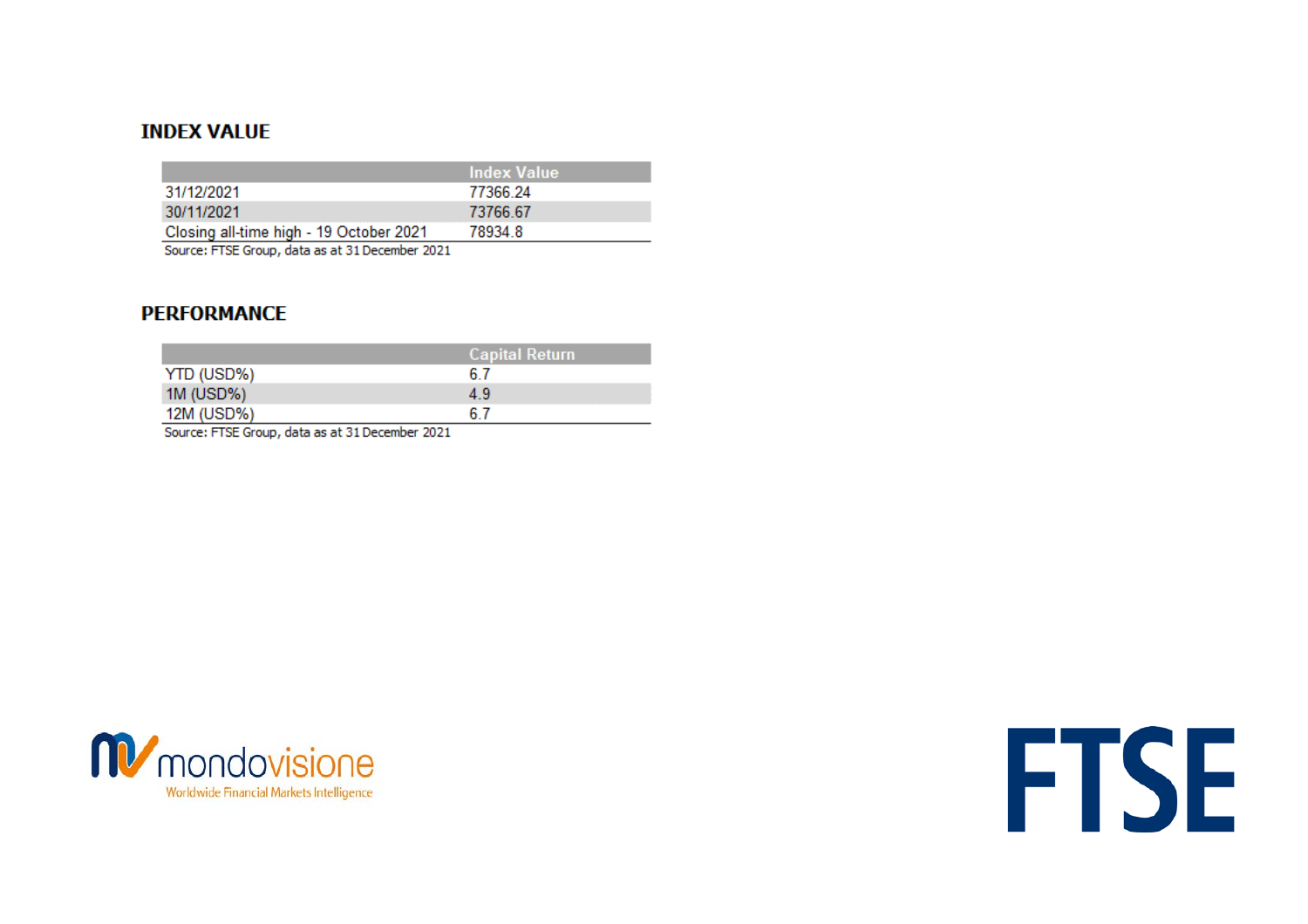### CONSTITUENT MARKET CAPITALISATION AND CAPITAL RETURN RANKED BY 1 MONTH PERFORMANCE (USD TERM

| <b>Constituent Name</b>             | Country                     |        | Net Market Cap 1M Performance | YTD             | <b>12M</b>               |
|-------------------------------------|-----------------------------|--------|-------------------------------|-----------------|--------------------------|
|                                     |                             | (USDm) | (%)                           | Performance (%) | Performance (%)          |
| <b>BSE</b>                          | India                       | 279    | 24.3                          | 204.5           | 204.5                    |
| Nigerian Exchange Group             | Nigeria                     | 93     | 21.3                          | ÷.              | $\overline{\phantom{a}}$ |
| Saudi Tadawul Group                 | Saudi Arabia                | 1.206  | 19.7                          |                 |                          |
| Dubai Financial Market              | <b>United Arab Emirates</b> | 1,249  | 18.3                          | 205.4           | 205.4                    |
| Bolsa Mexicana de Valores SAB de CV | Mexico                      | 901    | 13                            | $-19.6$         | $-19.6$                  |
| <b>Bulgarian Stock Exchange</b>     | <b>Bulgaria</b>             | 17     | 9.6                           | 70.7            | 70.7                     |
| London Stock Exchange Group         | <b>United Kingdom</b>       | 34,055 | 9.1                           | $-23.8$         | $-23.8$                  |
| Deutsche Boerse                     | Germany                     | 30,700 | 7.2                           | $-1.8$          | $-1.8$                   |
| Euronext                            | France                      | 8,501  | 6.1                           | 3.1             | 3.1                      |
| Hong Kong Exchanges & Clearing      | Hong Kong                   | 74,057 | 5.9                           | 6.6             | 6.6                      |
| Singapore Exchange                  | Singapore                   | 5,659  | 5.9                           | $-1.8$          | $-1.8$                   |
| <b>ASX</b>                          | Australia                   | 13,067 | 5.3                           | 21.6            | 21.6                     |
| <b>TMX Group Limited</b>            | Canada                      | 5,651  | 5.1                           | 1.7             | 1.7                      |
| Intercontinental Exchange           | <b>USA</b>                  | 75.946 | 4.6                           | 18.6            | 18.6                     |
| <b>Boursa Kuwait Securities</b>     | Kuwait                      | 744    | 4.6                           | 84.8            | 84.8                     |
| <b>JSE</b>                          | South Africa                | 581    | 4.4                           | $-8.4$          | $-8.4$                   |
| <b>NZX Ltd</b>                      | New Zealand                 | 331    | 4.3                           | $-12.2$         | $-12.2$                  |
| <b>CME Group</b>                    | <b>USA</b>                  | 81,790 | 3.6                           | 25.5            | 25.5                     |
| Nasdaq                              | <b>USA</b>                  | 24,381 | 3.3                           | 58.2            | 58.2                     |
| Dar es Salaam Stock Exchange PLC    | United Republic Of Tanzania | 8      | 3                             | 53.3            | 53.3                     |
| S.C. Bursa de Valori Bucuresti S.A. | Romania                     | 47     | 3                             | 0.9             | 0.9                      |
| Bursa Malaysia                      | Malaysia                    | 815    | 2.7                           | $-23.1$         | $-23.1$                  |
| B <sub>3</sub> SA                   | <b>Brazil</b>               | 12,241 | 1.7                           | $-49.7$         | $-49.7$                  |
| <b>Cboe Global Markets</b>          | <b>USA</b>                  | 13,835 | 1.1                           | 40              | 40                       |
| Japan Exchange Group                | Japan                       | 11,572 | 1                             | $-14.1$         | $-14.1$                  |
| Multi Commodity Exchange of India   | India                       | 206    | 0.1                           | $-10.1$         | $-10.1$                  |
| Moscow Exchange MICEX-RTS           | Russia                      | 2,918  | 0.1                           | $-5.3$          | $-5.3$                   |
| Aquis Exchange                      | <b>United Kingdom</b>       | 179    | $\mathbf{0}$                  | 32.8            | 32.8                     |
| Warsaw Stock Exchange               | Poland                      | 276    | $-0.2$                        | $-16.2$         | $-16.2$                  |
| Philippine Stock Exchange           | Philippines                 | 345    | $-0.3$                        | 31.6            | 31.6                     |
| <b>Hellenic Exchanges SA</b>        | Greece                      | 235    | $-0.3$                        | $-9.9$          | $-9.9$                   |
| Nairobi Securities Exchange         | Kenya                       | 18     | $-2.1$                        | 0.5             | 0.5                      |
| Zagrebacka Burza dd                 | Croatia                     | 5      | $-2.9$                        | $-29.6$         | $-29.6$                  |
| Tel Aviv Stock Exchange             | Israel                      | 437    | $-5.6$                        | 5.9             | 5.9                      |

Source: FTSE Group, data as at 31 December 2021

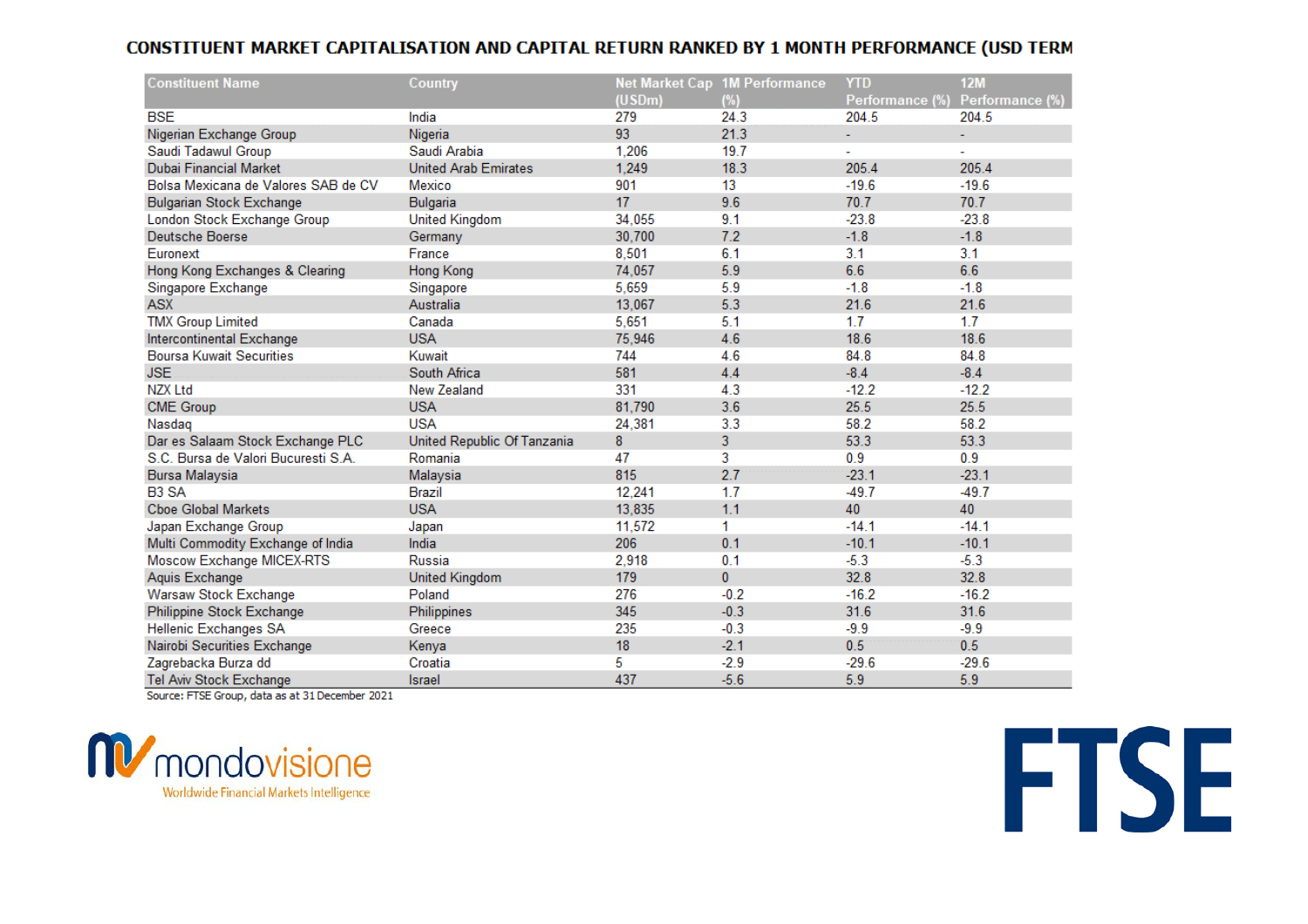## CONSTITUENT CAPITAL RETURNS RANKED BY 1 MONTH PERFORMANCE (LOCAL CURRENCY TERMS)

| <b>Constituent Name</b>             | Country                     | Currency   | 1M Performance | YTD             | <b>12M</b>      |
|-------------------------------------|-----------------------------|------------|----------------|-----------------|-----------------|
|                                     |                             |            | $(\%)$         | Performance (%) | Performance (%) |
| <b>BSE</b>                          | India                       | <b>INR</b> | 23             | 209.8           | 209.8           |
| Nigerian Exchange Group             | Nigeria                     | <b>NGN</b> | 21.3           | ÷               | $\blacksquare$  |
| Saudi Tadawul Group                 | Saudi Arabia                | <b>SAR</b> | 19.8           |                 |                 |
| Dubai Financial Market              | <b>United Arab Emirates</b> | <b>AED</b> | 18.3           | 205.4           | 205.4           |
| <b>Bulgarian Stock Exchange</b>     | Bulgaria                    | <b>BGN</b> | 8.4            | 83.7            | 83.7            |
| Bolsa Mexicana de Valores SAB de CV | <b>Mexico</b>               | <b>MXN</b> | 7.6            | $-17.5$         | $-17.5$         |
| London Stock Exchange Group         | <b>United Kingdom</b>       | <b>PNC</b> | 6.6            | $-23.1$         | $-23.1$         |
| Deutsche Boerse                     | Germany                     | <b>EUR</b> | 6.1            | 5.6             | 5.6             |
| Hong Kong Exchanges & Clearing      | <b>Hong Kong</b>            | <b>HKD</b> | 5.9            | 7.2             | 7.2             |
| Euronext                            | France                      | <b>EUR</b> | 5.1            | 10.9            | 10.9            |
| <b>Boursa Kuwait Securities</b>     | Kuwait                      | <b>KWF</b> | 4.6            | 83.6            | 83.6            |
| Intercontinental Exchange           | <b>USA</b>                  | <b>USD</b> | 4.6            | 18.6            | 18.6            |
| Singapore Exchange                  | Singapore                   | <b>SGD</b> | 4.1            | 0.2             | 0.2             |
| <b>JSE</b>                          | South Africa                | <b>ZAR</b> | 4              | $-0.4$          | $-0.4$          |
| <b>CME Group</b>                    | <b>USA</b>                  | <b>USD</b> | 3.6            | 25.5            | 25.5            |
| <b>TMX Group Limited</b>            | Canada                      | CAD        | 3.5            | 0.9             | 0.9             |
| <b>NZX Ltd</b>                      | New Zealand                 | <b>NZD</b> | 3.4            | $-7.7$          | $-7.7$          |
| Nasdag                              | <b>USA</b>                  | <b>USD</b> | 3.3            | 58.2            | 58.2            |
| Dar es Salaam Stock Exchange PLC    | United Republic Of Tanzania | <b>TZS</b> | 3.1            | 52.3            | 52.3            |
| <b>ASX</b>                          | Australia                   | <b>AUD</b> | 2.7            | 29              | 29              |
| Japan Exchange Group                | Japan                       | <b>JPY</b> | 2.4            | $-4.2$          | $-4.2$          |
| S.C. Bursa de Valori Bucuresti S.A. | Romania                     | <b>RON</b> | 2 <sup>1</sup> | 10.4            | 10.4            |
| Bursa Malaysia                      | Malaysia                    | <b>MYR</b> | 1.6            | $-20.4$         | $-20.4$         |
| <b>Cboe Global Markets</b>          | <b>USA</b>                  | <b>USD</b> | 1.1            | 40              | 40              |
| Moscow Exchange MICEX-RTS           | Russia                      | <b>RUB</b> | 1              | $-4$            | $-4$            |
| Philippine Stock Exchange           | Philippines                 | <b>PHP</b> | 0.9            | 39.7            | 39.7            |
| B <sub>3</sub> SA                   | <b>Brazil</b>               | <b>BRL</b> | 0.3            | $-46.1$         | $-46.1$         |
| Multi Commodity Exchange of India   | India                       | <b>INR</b> | $-1$           | $-8.5$          | $-8.5$          |
| <b>Hellenic Exchanges SA</b>        | Greece                      | <b>EUR</b> | $-1.3$         | $-3.1$          | $-3.1$          |
| Nairobi Securities Exchange         | Kenya                       | <b>KES</b> | $-1.6$         | 4.2             | 4.2             |
| Aquis Exchange                      | <b>United Kingdom</b>       | <b>PNC</b> | $-2.3$         | 34              | 34              |
| Warsaw Stock Exchange               | Poland                      | <b>PLN</b> | $-2.8$         | $-9.4$          | $-9.4$          |
| Zagrebacka Burza dd                 | Croatia                     | <b>HRK</b> | $-4$           | $-24.5$         | $-24.5$         |
| Tel Aviv Stock Exchange             | Israel                      | <b>ILX</b> | $-6.7$         | 2.7             | 2.7             |

Source: FTSE Group, data as at 31 December 2021

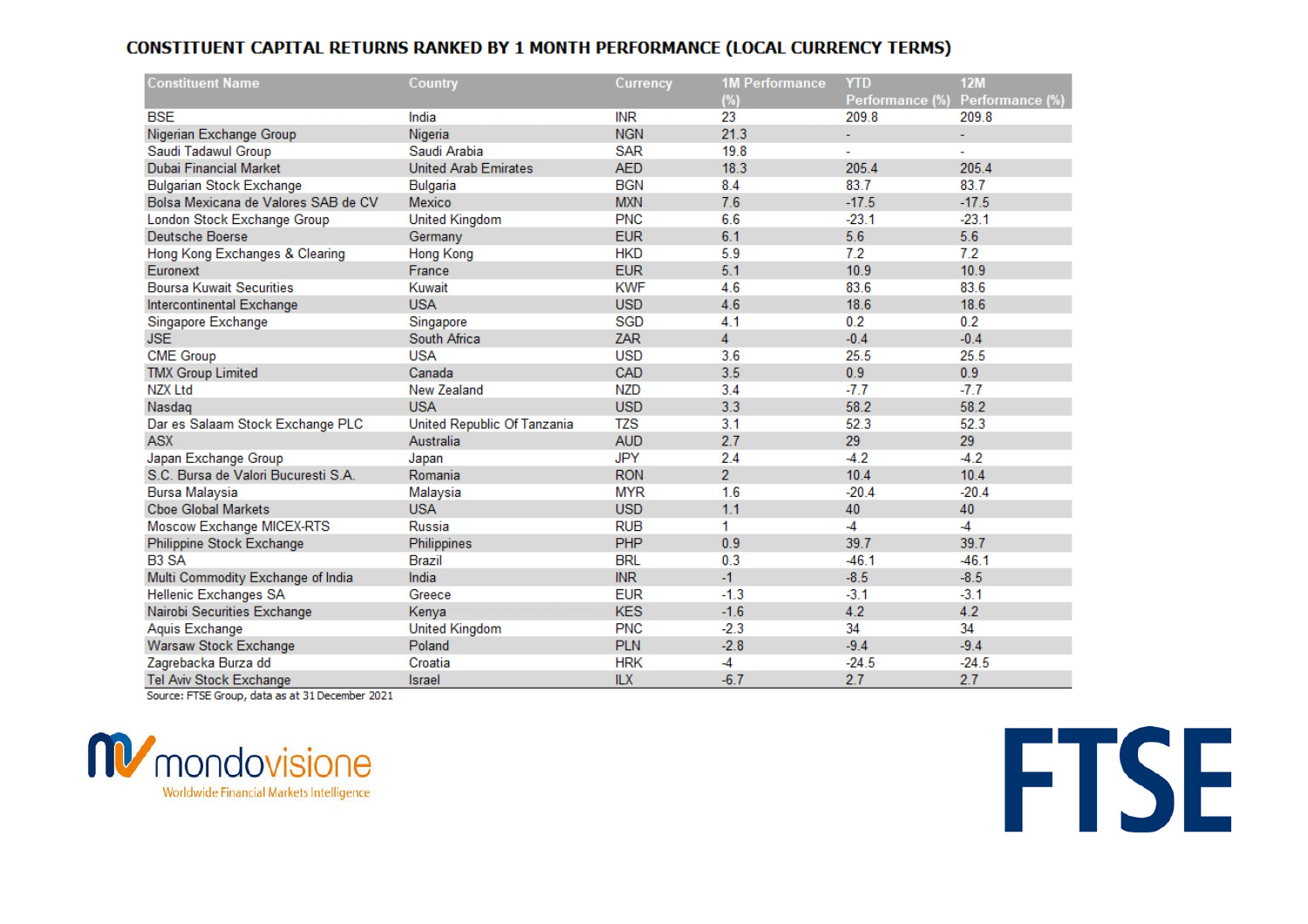#### FTSE MONDO VISIONE EXCHANGES INDEX AND CONSTITUENT PERFORMANCE TABLE (USD CAPITAL RETURN)

|                                     |        |         |         |         |                                |                          |         | Since 17                     |
|-------------------------------------|--------|---------|---------|---------|--------------------------------|--------------------------|---------|------------------------------|
|                                     | 1M (%) | 3M (%)  |         |         | 6M (%) YTD (%) 12M (%) 3YR (%) |                          | 5YR (%) | <b>August</b><br>2001<br>(%) |
| <b>FTSE/MV Exchanges Index</b>      | 4.9    | 4.9     | 0.9     | 6.7     | 6.7                            | 56.6                     | 110.2   | 1447.3                       |
| Aquis Exchange                      | 0.0    | $-7.6$  | $-7.1$  | 32.8    | 32.8                           | 17.0                     |         |                              |
| <b>ASX</b>                          | 5.3    | 15.4    | 15.8    | 21.6    | 21.6                           | 62.5                     | 90.4    | 921.0                        |
| B <sub>3</sub> SA                   | 1.7    | $-14.5$ | $-40.3$ | $-49.7$ | $-49.7$                        | $-13.3$                  | 18.4    |                              |
| Bolsa Mexicana de Valores SAB de CV | 13.0   | $-1.6$  | $-13.8$ | $-19.6$ | $-19.6$                        | 11.8                     | 43.6    |                              |
| <b>Boursa Kuwait Securities</b>     | 4.6    | 9.2     | 58.6    | 84.8    | 84.8                           |                          |         |                              |
| <b>BSE</b>                          | 24.3   | 55.6    | 113.0   | 204.5   | 204.5                          | 201.1                    | ÷       |                              |
| <b>Bulgarian Stock Exchange</b>     | 9.6    | $-4.0$  | 42.7    | 70.7    | 70.7                           | 65.8                     | 238.1   |                              |
| Bursa Malaysia                      | 2.7    | $-10.8$ | $-17.7$ | $-23.1$ | $-23.1$                        | $-4.2$                   | 23.6    |                              |
| <b>Cboe Global Markets</b>          | 1.1    | 5.3     | 9.5     | 40.0    | 40.0                           | 33.3                     | 76.5    |                              |
| <b>CME Group</b>                    | 3.6    | 18.1    | 7.4     | 25.5    | 25.5                           | 21.4                     | 98.1    |                              |
| Dar es Salaam Stock Exchange PLC    | 3.0    | 11.8    | 3.7     | 53.3    | 53.3                           | $\overline{\phantom{a}}$ | ÷,      |                              |
| Deutsche Boerse                     | 7.2    | 2.7     | $-4.2$  | $-1.8$  | $-1.8$                         | 39.4                     | 104.5   | 833.1                        |
| Dubai Financial Market              | 18.3   | 173.1   | 144.8   | 205.4   | 205.4                          | 256.8                    | 127.2   |                              |
| Euronext                            | 6.1    | $-8.4$  | $-4.6$  | 3.1     | 3.1                            | 97.7                     | 174.9   |                              |
| <b>Hellenic Exchanges SA</b>        | $-0.3$ | 4.9     | $-11.7$ | $-9.9$  | $-9.9$                         | 7.0                      | $-5.3$  | $-1.0$                       |
| Hong Kong Exchanges & Clearing      | 5.9    | $-5.2$  | $-2.0$  | 6.6     | 6.6                            | 101.8                    | 147.2   | 4057.5                       |
| Intercontinental Exchange           | 4.6    | 19.1    | 15.2    | 18.6    | 18.6                           | 81.6                     | 142.4   |                              |
| Japan Exchange Group                | 1.0    | $-12.1$ | $-1.7$  | $-14.1$ | $-14.1$                        | 35.4                     | 53.3    |                              |
| <b>JSE</b>                          | 4.4    | 1.0     | $-5.7$  | $-8.4$  | $-8.4$                         | $-37.4$                  | $-40.0$ |                              |
| London Stock Exchange Group         | 9.1    | $-6.6$  | $-14.7$ | $-23.8$ | $-23.8$                        | 81.4                     | 160.7   | 1818.7                       |
| Moscow Exchange MICEX-RTS           | 0.1    | $-14.5$ | $-12.6$ | $-5.3$  | $-5.3$                         | 76.4                     | $-0.7$  |                              |
| Multi Commodity Exchange of India   | 0.1    | $-4.7$  | 4.0     | $-10.1$ | $-10.1$                        | 102.3                    | 14.0    |                              |
| Nairobi Securities Exchange         | $-2.1$ | $-12.6$ | $-3.0$  | 0.5     | 0.5                            | $-46.6$                  | $-46.6$ |                              |
| Nasdag                              | 3.3    | 8.8     | 19.5    | 58.2    | 58.2                           | 157.5                    | 212.9   |                              |
| Nigerian Exchange Group             | 21.3   |         |         |         | ÷,                             |                          |         |                              |
| NZX Ltd                             | 4.3    | 5.7     | $-11.3$ | $-12.2$ | $-12.2$                        | 83.0                     | 71.6    |                              |
| Philippine Stock Exchange           | $-0.3$ | $-4.4$  | $-1.5$  | 31.6    | 31.6                           | 23.2                     | $-12.1$ |                              |
| S.C. Bursa de Valori Bucuresti S.A. | 3.0    | 0.1     | $-3.8$  | 0.9     | 0.9                            | 13.6                     | $-13.0$ |                              |
| Saudi Tadawul Group                 | 19.7   | ÷,      | ä,      | ä,      | u,                             |                          |         |                              |
| Singapore Exchange                  | 5.9    | $-6.2$  | $-17.1$ | $-1.8$  | $-1.8$                         | 31.5                     | 39.2    | 1328.2                       |
| Tel Aviv Stock Exchange             | $-5.6$ | 1.4     | $-12.7$ | 5.9     | 5.9                            |                          |         |                              |
| <b>TMX Group Limited</b>            | 5.1    | $-5.8$  | $-4$    | 1.7     | 1.7                            | 96.1                     | 90.4    |                              |
| Warsaw Stock Exchange               | $-0.2$ | $-1.7$  | $-17.9$ | $-16.2$ | $-16.2$                        | 5.3                      | 7.4     |                              |
| Zagrebacka Burza dd                 | $-2.9$ | $-12.5$ | $-15$   | $-29.6$ | $-29.6$                        |                          |         |                              |

Source: FTSE Group, data as at 31 December

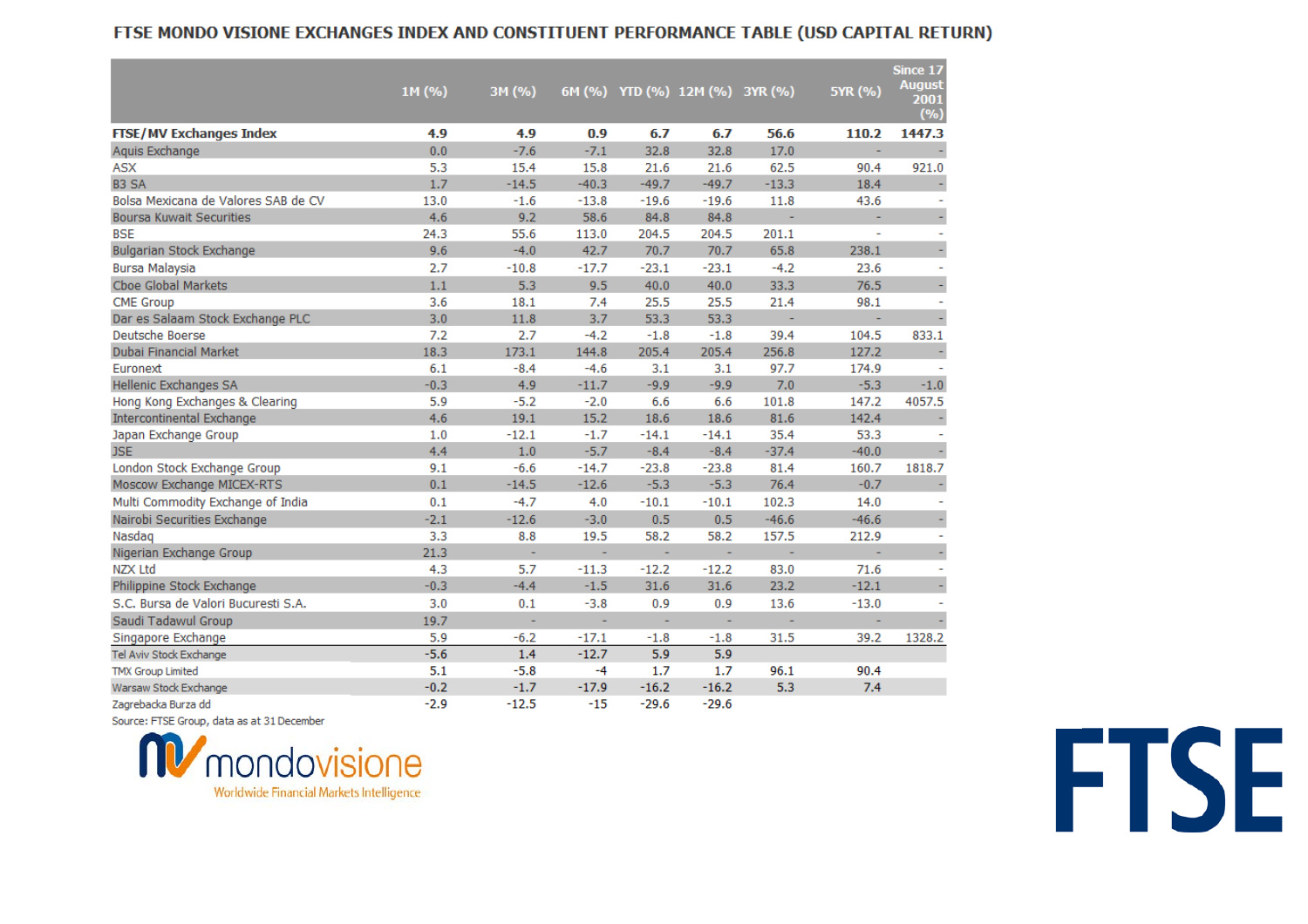#### PERFORMANCE OF QUARTER AGAINST PREVIOUS QUARTER (USD CAPITAL RETURN)

|                                                   | Q4 2021       | Q3 2021                 |
|---------------------------------------------------|---------------|-------------------------|
| <b>Constituent Name</b>                           |               | Performance Performance |
|                                                   | (9/6)         | (%)                     |
| <b>FTSE/MV Exchanges Index</b>                    | 4.9           | -3.7                    |
| FTSE All-World Index                              | 6.3           | $-1.5$                  |
| Aquis Exchange                                    | $-7.6$        | 0.5                     |
| <b>ASX</b>                                        | 15.4          | 0.3                     |
| <b>B3 SA</b>                                      | $-14.5$       | $-30.2$                 |
| Bolsa Mexicana de Valores SAB de CV               | $-1.6$        | $-12.3$                 |
| <b>Boursa Kuwait Securities</b>                   | 9.2           | 45.1                    |
| <b>BSE</b>                                        | 55.6          | 36.9                    |
| <b>Bulgarian Stock Exchange</b>                   | $-4.0$        | 48.6                    |
| <b>Bursa Malavsia</b>                             | $-10.8$       | $-7.7$                  |
| <b>Cboe Global Markets</b>                        | 5.3           | 4.0                     |
| <b>CME Group</b>                                  | 18.1          | $-9.1$                  |
| Dar es Salaam Stock Exchange PLC                  | 11.8          | $-7.2$                  |
| Deutsche Boerse                                   | 2.7           | $-6.7$                  |
| Dubai Financial Market                            | 173.1         | $-10.3$                 |
| Euronext                                          | $-8.4$        | 4.1                     |
| Hellenic Exchanges SA                             | 4.9           | $-15.8$                 |
| Hong Kong Exchanges & Clearing                    | $-5.2$        | 3.4                     |
| <b>Intercontinental Exchange</b>                  | 19.1          | $-3.3$                  |
| Japan Exchange Group                              | $-12.1$       | 11.8                    |
| <b>JSE</b>                                        | 1.0           | $-6.7$                  |
| London Stock Exchange Group                       | $-6.6$        | $-8.8$                  |
| Moscow Exchange MICEX-RTS                         | $-14.5$       | 2.3                     |
| Multi Commodity Exchange of India                 | $-4.7$        | 9.2                     |
| Nairobi Securities Exchange                       | $-12.6$       | 11.0                    |
| Nasdag                                            | 8.8           | 9.8                     |
| Nigerian Exchange Group                           |               |                         |
| NZX Ltd                                           | 5.7           | $-16.1$                 |
| Philippine Stock Exchange                         | $-4.4$        | 3.0                     |
| S.C. Bursa de Valori Bucuresti S.A.               | 0.1           | $-3.9$                  |
| Saudi Tadawul Group                               |               |                         |
| Singapore Exchange                                | $-6.2$<br>1.4 | $-11.6$<br>$-13.9$      |
| Tel Aviv Stock Exchange                           | $-5.8$        | $\overline{2}$          |
| <b>TMX Group Limited</b><br>Warsaw Stock Exchange | $-1.7$        | $-16.5$                 |
| Zagrebacka Burza dd                               | $-12.5$       | $-2.9$                  |
|                                                   |               |                         |

Source: FTSE Group, data as at 31 December

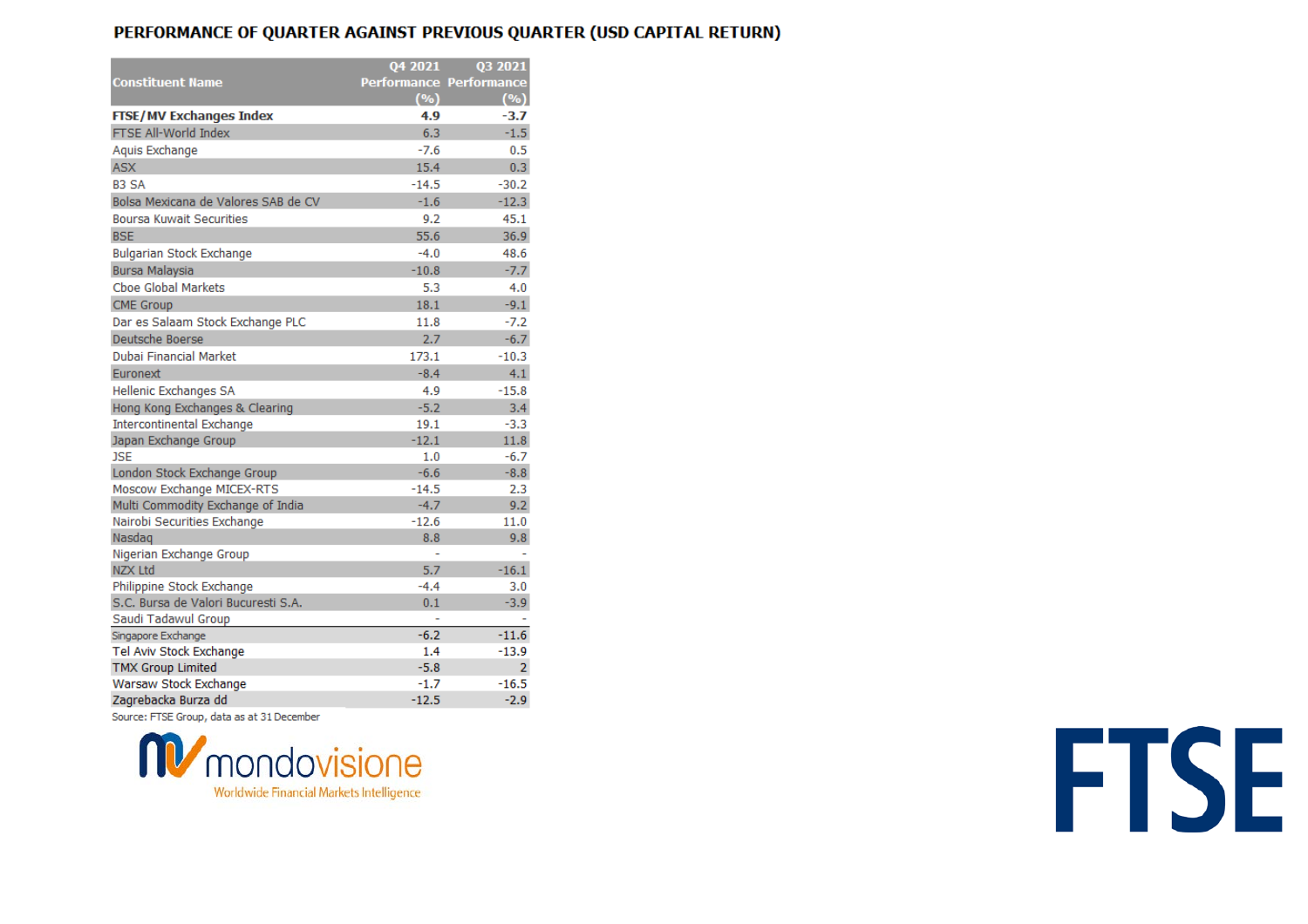### PERFORMANCE OF QUARTER AGAINST QUARTER FOR PREVIOUS YEAR (USD CAPITAL RETURN)

|                                     | 04 2021           | Q4 2020                 |
|-------------------------------------|-------------------|-------------------------|
| Constituent Name                    |                   | Performance Performance |
|                                     | (9/6)             | ( %)                    |
| <b>FTSE/MV Exchanges Index</b>      | 4.9               | 8.9                     |
| FTSE All-World Index                | 6.3               | 14.3                    |
| Aquis Exchange                      | $-7.6$            | 30.8                    |
| <b>ASX</b>                          | 15.4              | $-4.3$                  |
| B <sub>3</sub> SA                   | $-14.5$           | 22.3                    |
| Bolsa Mexicana de Valores SAB de CV | $-1.6$            | 4.3                     |
| <b>Boursa Kuwait Securities</b>     | 9.2               |                         |
| <b>BSE</b>                          | 55.6              | 14.6                    |
| <b>Bulgarian Stock Exchange</b>     | $-4.0$            | 18.4                    |
| <b>Bursa Malaysia</b>               | $-10.8$           | 1.1                     |
| <b>Cboe Global Markets</b>          | 5.3               | 6.1                     |
| <b>CME Group</b>                    | 18.1              | 8.8                     |
| Dar es Salaam Stock Exchange PLC    | 11.8              |                         |
| Deutsche Boerse                     | 2.7               | $-3.0$                  |
| <b>Dubai Financial Market</b>       | 173.1             | 11.0                    |
| Euronext                            | $-8.4$            | $-12.0$                 |
| <b>Hellenic Exchanges SA</b>        | 4.9               | 44.1                    |
| Hong Kong Exchanges & Clearing      | $-5.2$            | 17.4                    |
| <b>Intercontinental Exchange</b>    | 19.1              | 15.2                    |
| Japan Exchange Group                | $-12.1$           | $-8.2$                  |
| 1SF                                 | 1.0               | 9.0                     |
| London Stock Exchange Group         | $-6.6$            | 7.3                     |
| Moscow Exchange MICEX-RTS           | $-14.5$           | 14.4                    |
| Multi Commodity Exchange of India   | $-4.7$            | 1.4                     |
| Nairobi Securities Exchange         | $-12.6$           | $-6.2$                  |
| Nasdag                              | 8.8               | 8.2                     |
| Nigerian Exchange Group             |                   |                         |
| <b>NZX Ltd</b>                      | 5.7               | 31.8                    |
| Philippine Stock Exchange           | $-4.4$            | $-1.0$                  |
| S.C. Bursa de Valori Bucuresti S.A. | 0.1               | $-2.7$                  |
| Saudi Tadawul Group                 |                   |                         |
| Singapore Exchange                  | $-6.2$            | 4.8                     |
| Tel Aviv Stock Exchange             | 1.4               | 13.5                    |
| <b>TMX Group Limited</b>            | $-5.8$            | $-2.7$                  |
| Warsaw Stock Exchange               | $-1.7$<br>$-12.5$ | 4.7<br>16.2             |
| Zagrebacka Burza dd                 |                   |                         |

Source: FTSE Group, data as at 31 December

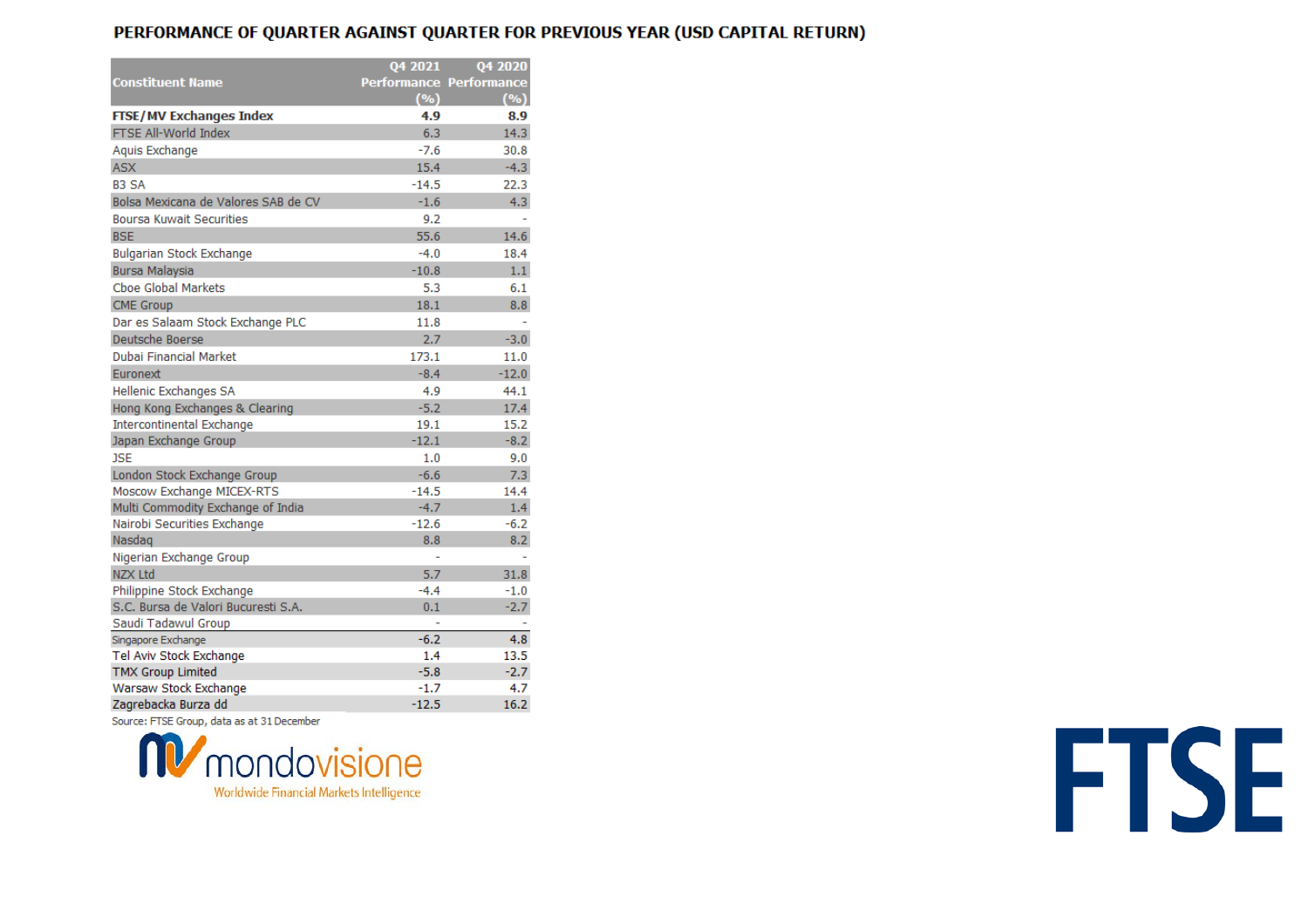#### **Column Chart Data** 1 Year Performance (USD Capital Return)

| Constituents                                        | <b>1 Year Performance</b> |
|-----------------------------------------------------|---------------------------|
| Aquis Exchange                                      | 32.8                      |
| <b>ASX</b>                                          | 21.6                      |
| <b>B3 SA</b>                                        | $-49.7$                   |
| Bolsa Mexicana de Valores SAB de CV                 | $-19.6$                   |
| <b>Boursa Kuwait Securities</b>                     | 84.8                      |
| <b>BSE</b>                                          | 204.5                     |
| Bulgarian Stock Exchange                            | 70.7                      |
| <b>Bursa Malaysia</b>                               | $-23.1$                   |
| <b>Choe Global Markets</b>                          | 40.0                      |
| <b>CME Group</b>                                    | 25.5                      |
| Dar es Salaam Stock Exchange PLC                    | 53.3                      |
| Deutsche Boerse                                     | $-1.8$                    |
| Dubai Financial Market                              | 205.4                     |
| Euronext                                            | 3.1                       |
| Hellenic Exchanges SA                               | $-9.9$                    |
| Hong Kong Exchanges & Clearing                      | 6.6                       |
| <b>Intercontinental Exchange</b>                    | 18.6                      |
| Japan Exchange Group                                | $-14.1$                   |
| <b>ISE</b>                                          | $-8.4$                    |
| London Stock Exchange Group                         | $-23.8$                   |
| Moscow Exchange MICEX-RTS                           | $-5.3$                    |
| Multi Commodity Exchange of India                   | $-10.1$                   |
| Nairobi Securities Exchange                         | 0.5                       |
| Nasdag                                              | 58.2                      |
| Nigerian Exchange Group                             |                           |
| <b>NZX Ltd</b>                                      | $-12.2$                   |
| Philippine Stock Exchange                           | 31.6                      |
| S.C. Bursa de Valori Bucuresti S.A.                 | 0.9                       |
| Saudi Tadawul Group                                 |                           |
| Singapore Exchange                                  | $-1.8$<br>59              |
| Tel Aviv Stock Exchange<br><b>TMX Group Limited</b> | 1.7                       |
| Warsaw Stock Exchange                               | $-16.2$                   |
| Zagrebacka Burza dd                                 | $-29.6$                   |
|                                                     |                           |

| Constituents                                      | 1 Year Excess Capital Returns |
|---------------------------------------------------|-------------------------------|
| Aquis Exchange                                    | 26.1                          |
| <b>ASX</b>                                        | 14.9                          |
| <b>B3 SA</b>                                      | $-56.4$                       |
| Bolsa Mexicana de Valores SAB de CV               | $-26.3$                       |
| <b>Boursa Kuwait Securities</b>                   | 78.1                          |
| <b>BSE</b>                                        | 197.8                         |
| <b>Bulgarian Stock Exchange</b>                   | 64.0                          |
| Bursa Malaysia                                    | $-29.8$                       |
| <b>Choe Global Markets</b>                        | 33.3                          |
| <b>CME Group</b>                                  | 18.8                          |
| Dar es Salaam Stock Exchange PLC                  | 46.6                          |
| Deutsche Boerse                                   | $-8.5$                        |
| Dubai Financial Market                            | 198.7                         |
| Euronext                                          | $-3.6$                        |
| Hellenic Exchanges SA                             | $-16.6$                       |
| Hong Kong Exchanges & Clearing                    | $-0.1$                        |
| <b>Intercontinental Exchange</b>                  | 11.9                          |
| Japan Exchange Group                              | $-20.8$                       |
| <b>JSE</b>                                        | $-15.1$                       |
| London Stock Exchange Group                       | $-30.5$                       |
| Moscow Exchange MICEX-RTS                         | $-12.0$                       |
| Multi Commodity Exchange of India                 | $-16.8$                       |
| Nairobi Securities Exchange                       | $-6.2$                        |
| Nasdag                                            | 51.5                          |
| Nigerian Exchange Group                           |                               |
| <b>NZX Ltd</b>                                    | $-18.9$                       |
| Philippine Stock Exchange                         | 24.9                          |
| S.C. Bursa de Valori Bucuresti S.A.               | $-5.8$                        |
| Saudi Tadawul Group                               |                               |
| Singapore Exchange                                | $-8.5$                        |
| <b>Tel Aviv Stock Exchange</b>                    | $-0.8$                        |
| <b>TMX Group Limited</b><br>Warsaw Stock Exchange | $-5.0$<br>$-22.9$             |
| Zagrebacka Burza dd                               | $-36.3.$                      |

Source: FTSE Group, data as at 31 December



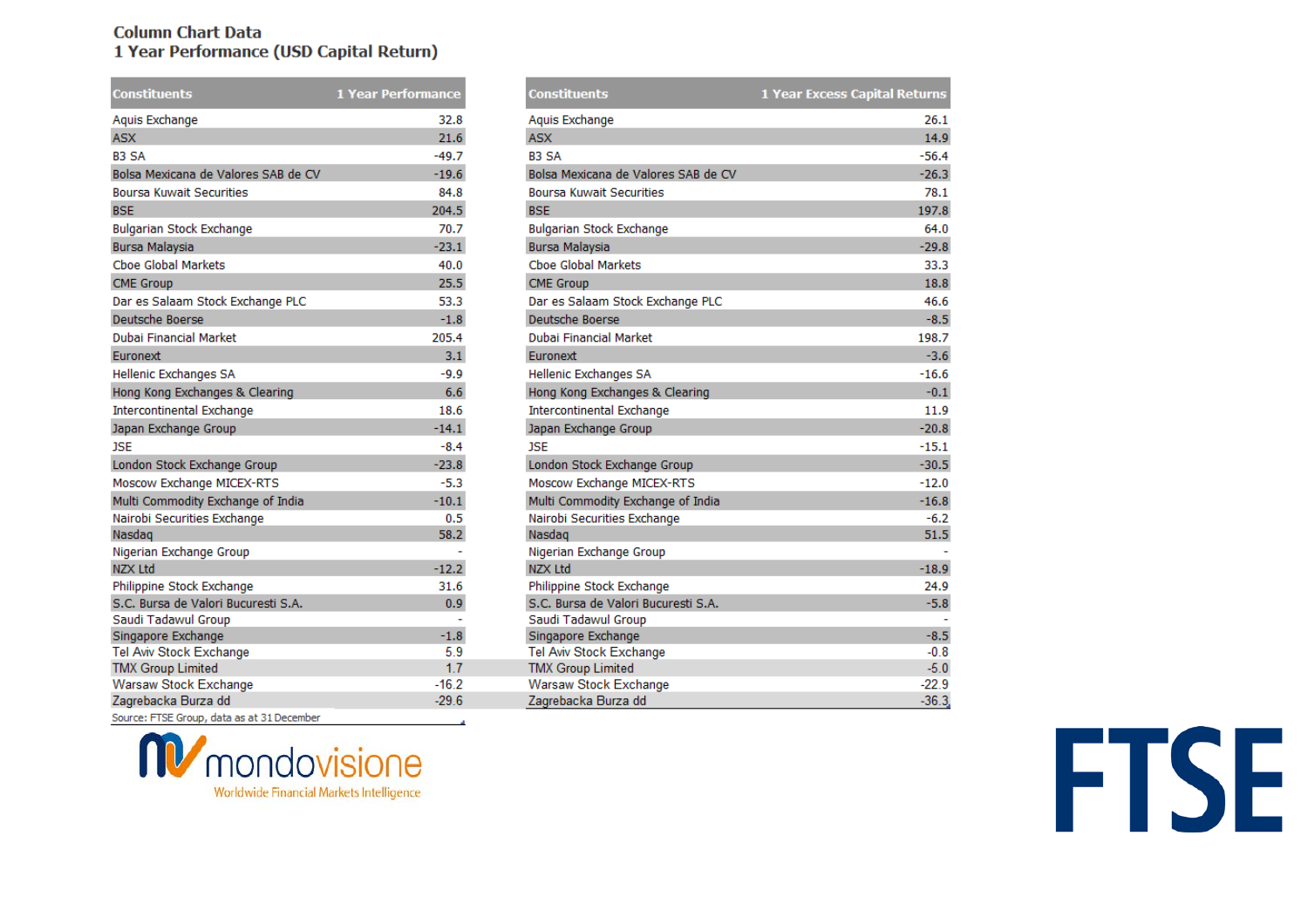## **PERFORMANCE CHART OF THE FTSE MONDO VISIONE EXCHANGES INDEX (USD CAPITAL RETURN)**



Source: FTSE Group, data as at 31 December 2021

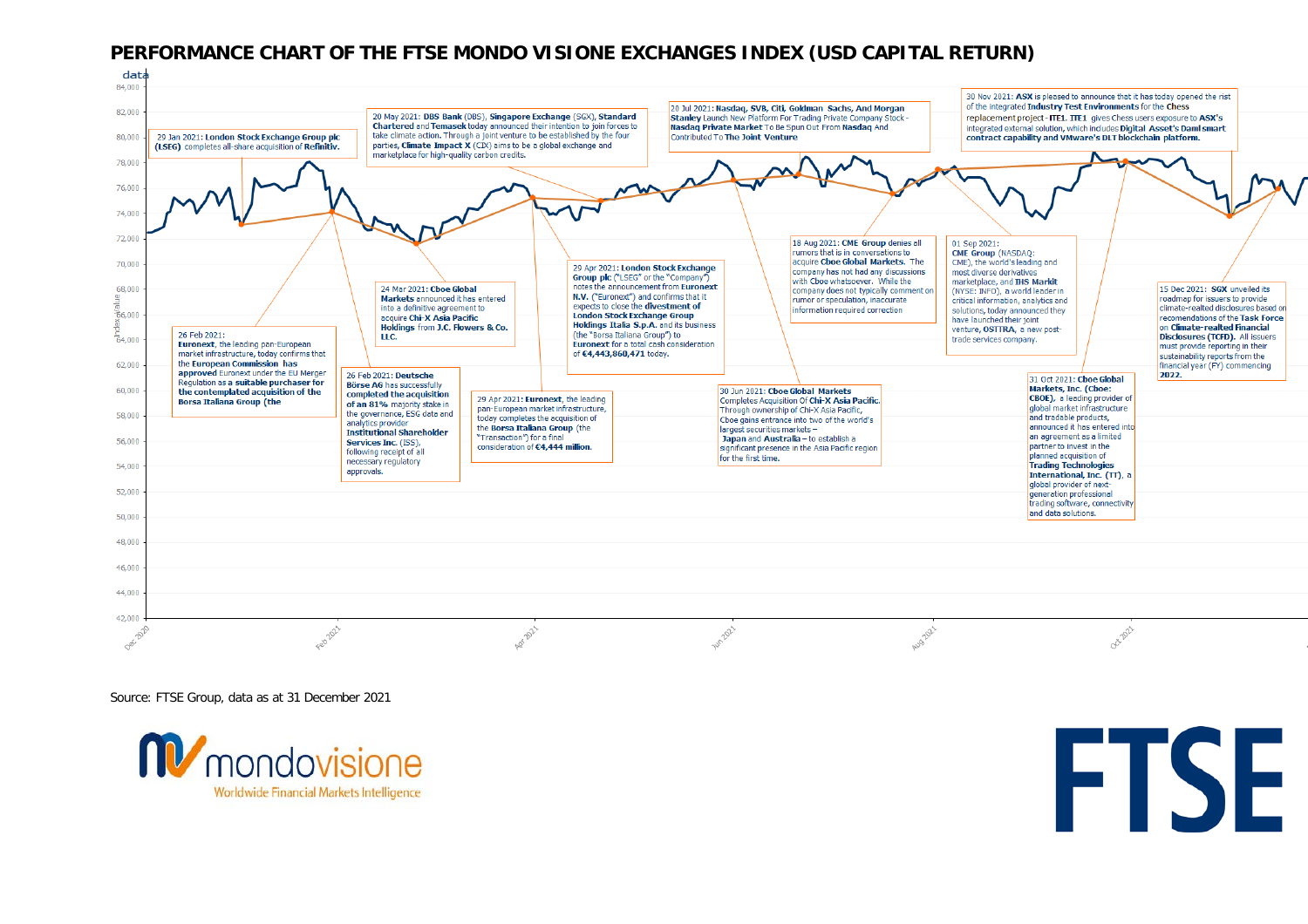

# **1 YEAR CONSTITUENT PERFORMANCE (USD CAPITAL RETURN)**

Source: FTSE Group and Thomson Datastream, data as at 31 December 2021



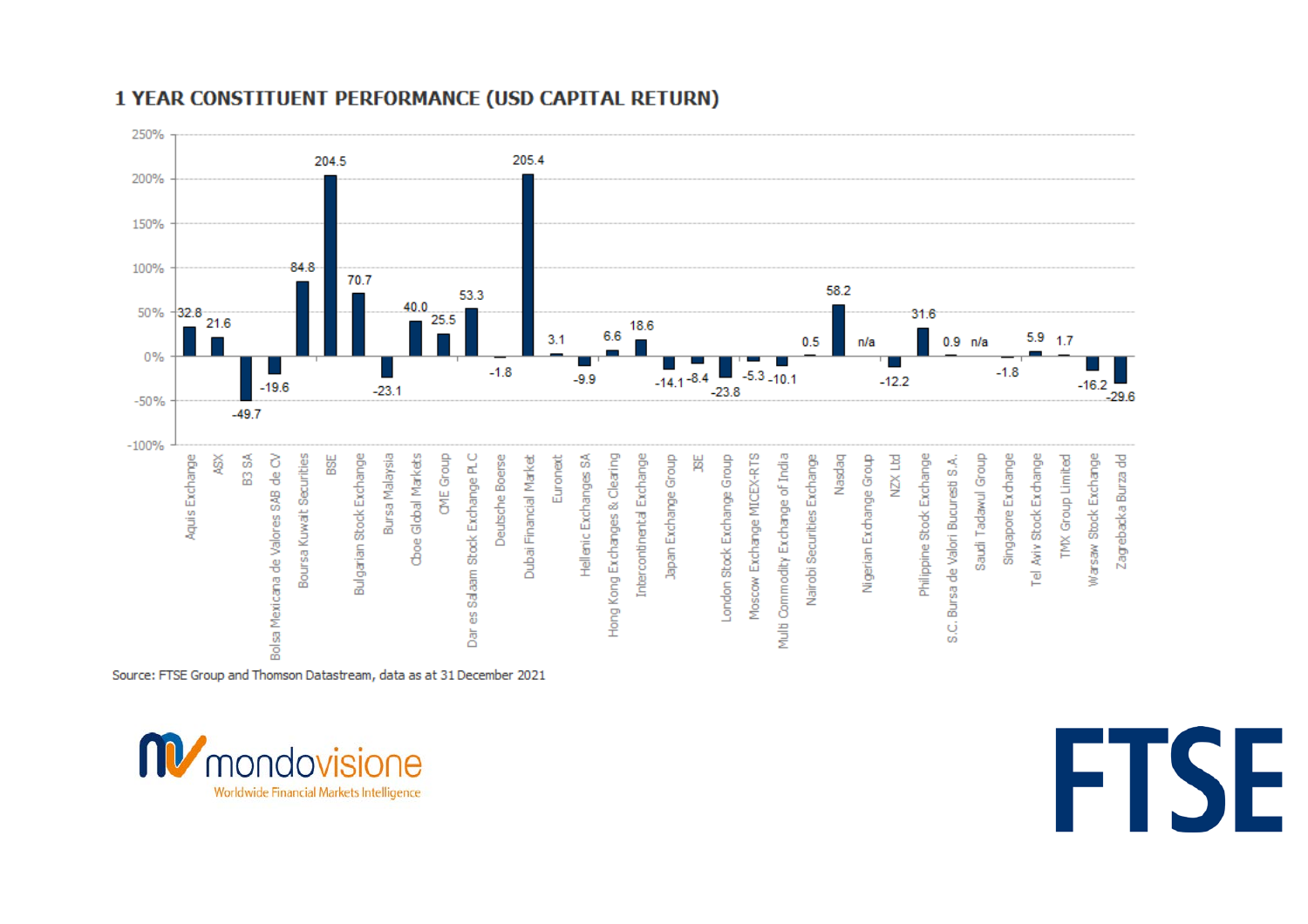

#### 1 YEAR EXCESS CAPITAL RETURNS AGAINST THE FTSE MONDO VISIONE EXCHANGES INDEX (USD CAPITAL RETURN)

Source: FTSE Group and Thomson Datastream, data as at 31 December 2021